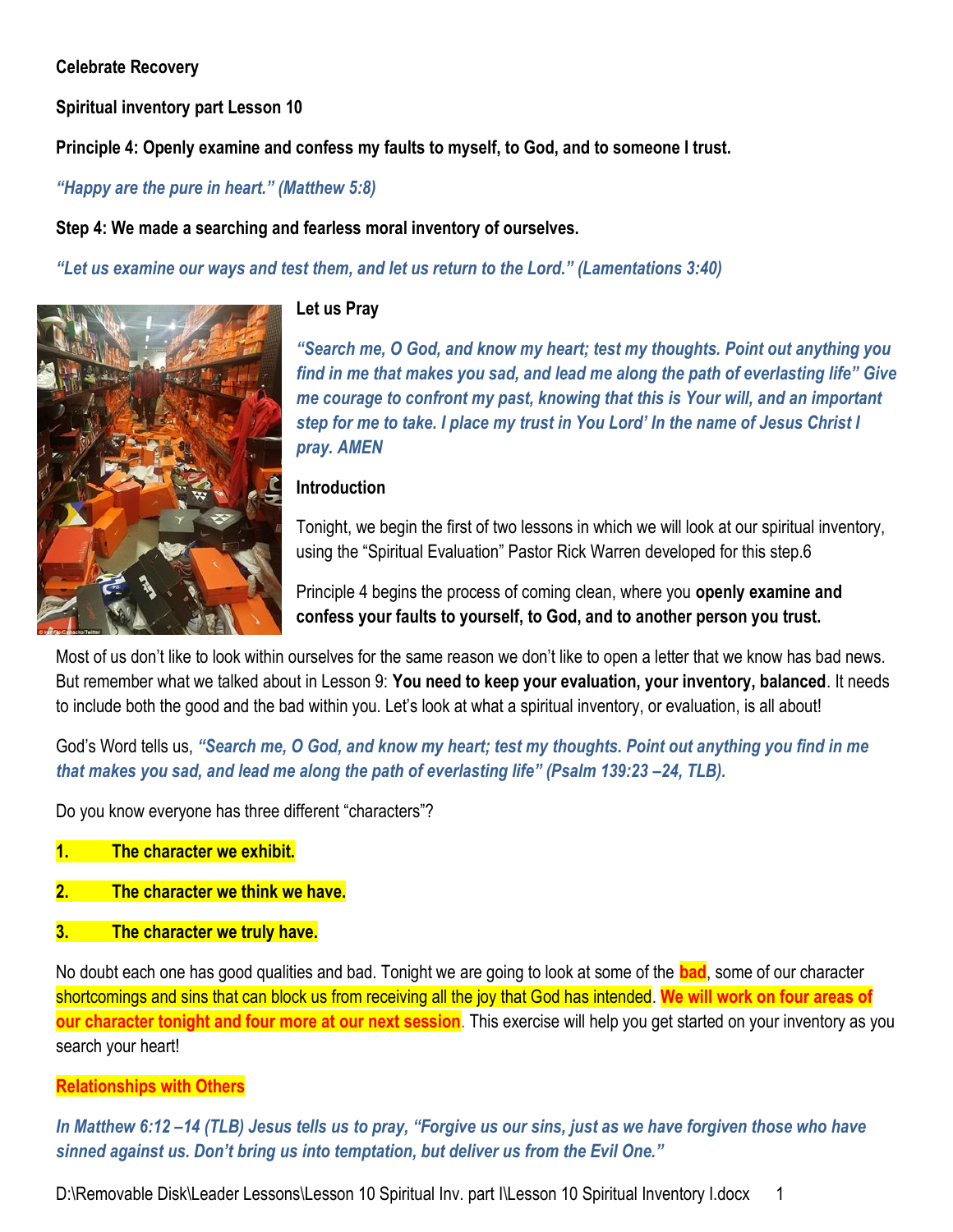Ask yourself the following questions regarding your relationships with others:

# **1. Who has hurt you?**

# **2. Against whom have you been holding a grudge?**

It doesn't take a doctor to tell you that it is better to remove a grudge than to nurse it. No matter how long you nurse a grudge, it won't get better. Writing the grudge down on your inventory is the first step in getting rid of it.

# **3. Against whom are you still seeking revenge?**

Did you know that seeking revenge is like biting a dog just because the dog bit you? It really doesn't help you or the dog!

## **4. Are you jealous of someone?**

In Song of *Songs 8:6 jealousy is said to be as unyielding as the grave. It burns like blazing fire!* 

# **5. Have you tried to justify your bad attitude by saying it is "their fault"?**

I have found that when I'm searching for someone to blame, it's better for me to look in the mirror rather than through binoculars. *Hosea 4:4 (NLT) tells us, "Don't point your finger at someone else and try to pass the blame."* 

**The people that you name in these areas will go in column 1 of your "Celebrate Recovery Principle 4 Inventory Worksheet**" in Participant's Guide 2.

## **6. Who have you hurt?**

How did you hurt them? You may have hurt them unintentionally. Maybe it was intentional.

# **7. Who have you been critical of or gossiped about?**

It isn't that difficult to make a mountain out of a mole hill. Just add a little dirt on it. That's what gossip is —just a little dirt!

I find it amazing that a tongue four inches long can destroy a man six feet tall. That's *why James 1:26 tells us to "keep a tight rein on [our] tongues."* 

# **The people that you name in these areas will go in column 5 of your "Celebrate Recovery Principle 4 Inventory Worksheet."**

Next, let's look at what's important to you.

# **Priorities in Your Life**

We do what is important to us. Others see our priorities by our actions, not our words.

## **What are the priorities in your life?**

*Matthew 6:33 (TLB) tells us what will happen if we make God our number-one priority: "He will give . . . to you if you give him first place in your life and live as he wants you to."* 

# **1. After making the decision to turn your life and your will over to God, in what areas of your life are you still not putting God first?**

What closet are you not letting Him enter and clean out?

D:\Removable Disk\Leader Lessons\Lesson 10 Spiritual Inv. part I\Lesson 10 Spiritual Inventory I.docx 2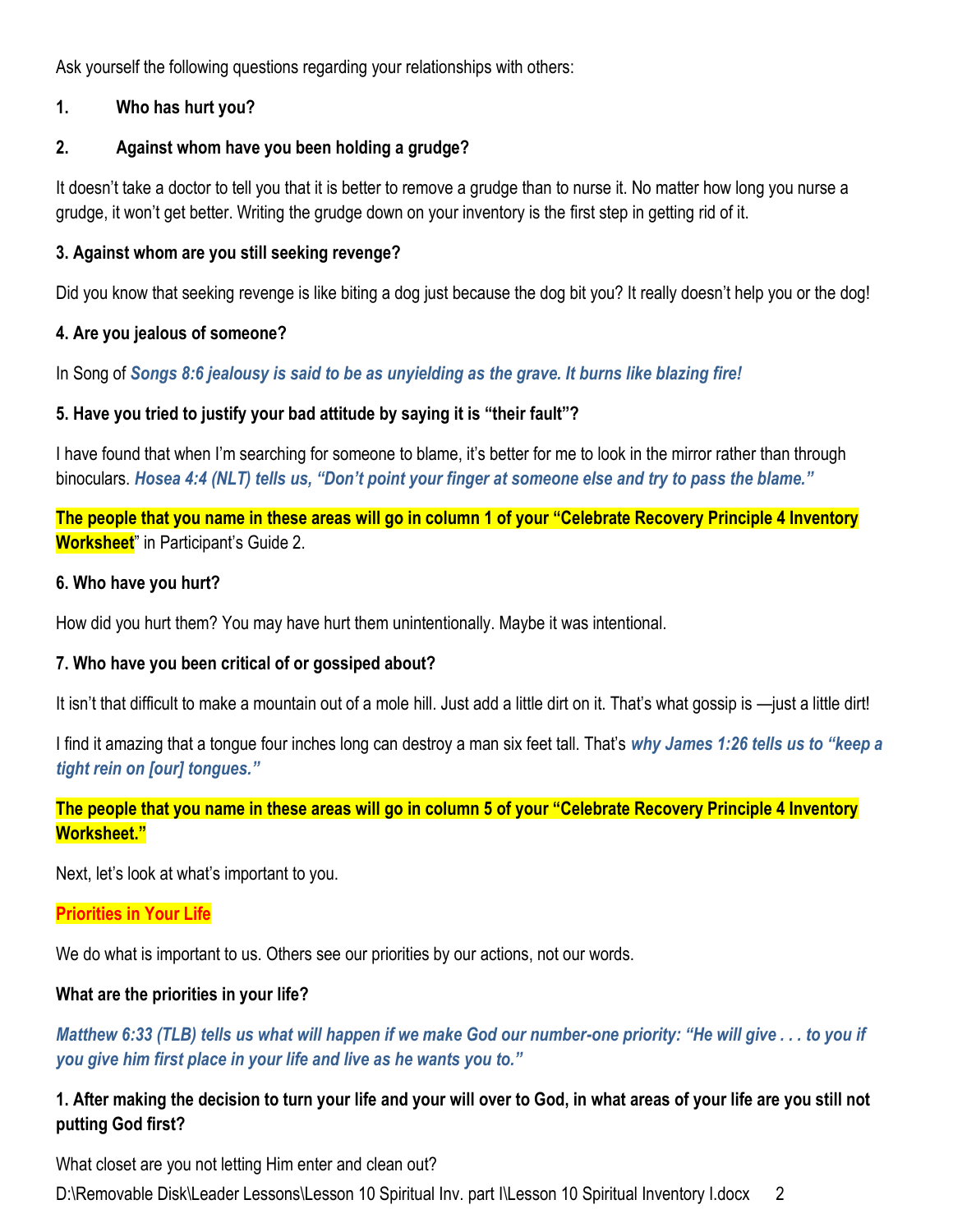## **2. What in your past is interfering with your doing God's will?**

**Your ambition?** Is it driven by serving God or is it driven by envy?

**Your pleasures?** If your pleasure has been found in the world, *Proverbs 21:17 warns, "He who loves pleasure will become poor." Is your pleasure now found in Jesus Christ? Psalm 16:11 (NCV) tells us, "You will teach me how to live a holy life. Being with you will fill me with joy; at your right hand I will find pleasure forever."*

#### **3. What have been your priorities in your job?**

Friendships?

Personal goals?

Were they just self-centered, self-serving? Selfishness turns life into a bur-den. Unselfishness turns burdens into life.

#### **4. Who did your priorities affect?**

You know, you will never get so rich that you can afford to lose a true friend.

- 1. What was good about your priorities?
- 2. What was wrong about them?

**The next area of our spiritual inventory is to examine our attitudes.**

#### **Your Attitude**

*Ephesians 4:31 (GNT) says, "Get rid of all bitterness, passion, and anger. No more shouting or insults, no more hateful feelings of any sort."* 

# **1. Do you always try to have an "attitude of gratitude" or do you find yourself always complaining about your circumstances?**

When you feel dog tired at night, do you ever think that it might be because you growled all day?

#### **2. In what areas of your life are you ungrateful?**

If we can't be grateful for the bad things in our lives that we have received, we can at least be thankful for what we have escaped.

And the one thing we can all be grateful for is found in *1 Corinthians 15:57: "But thanks be to God! He gives us the victory through our Lord Jesus Christ."* 

- 1. Have you gotten angry and easily blown up at people?
- 2. Have you been sarcastic?
- 3. Do you know that sarcasm can be a form of verbal abuse?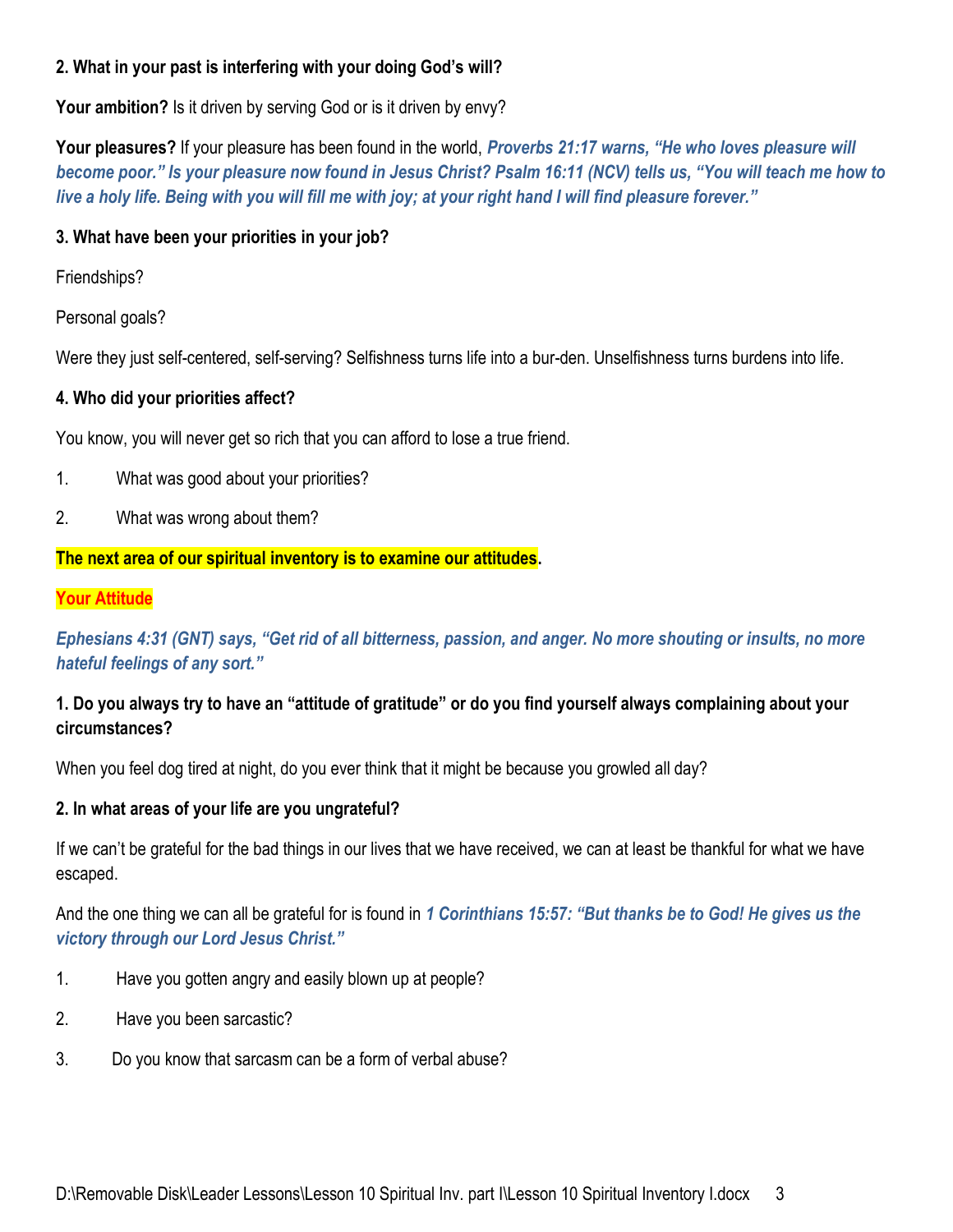## **5. What in your past is still causing you fear or anxiety?**

As we have said before, your fear imprisons you; your faith liberates you. Fear paralyzes; faith empowers! Fear disheartens; faith encourages! Fear sickens; faith heals! Faith in Jesus Christ will allow you to face your past fears, and with faith you can be free of fear's chains. First *John 4:18 says, "There is no fear in love. But perfect love drives out fear, because fear has to do with punishment. The one who fears is not made perfect in love."* 

The last area we are going to talk about tonight is your integrity.

## **Your Integrity**

*Colossians 3:9 (NCV) tells us, "Do not lie to each other. You have left your old sinful life and the things you did before."* 

#### **1. In what past dealing were you dishonest?**

An honest man alters his ideas to fit the truth. A dishonest man alters the truth to fit his ideas.

## **2. Have you stolen things?**

I told you that your inventory wasn't going to be easy.

## **3. Have you exaggerated yourself to make yourself look better?**

Did you know that there are no degrees of "honest"? Either you are or you aren't!

## **4. In what areas of your past have you used false humility?**

Did you know that humility is never gained by seeking it? To think we have it is sure proof that we don't.

## **5. Have you pretended to live one way in front of your Christian friends and another way at home or at work?**

Are you a "Sunday Christian" or a seven-day, full-time follower of Jesus Christ? Do you try to practice the eight principles seven days a week or just here at Celebrate Recovery on Friday nights? PARABLE OF THE SOWER *Luke 8:4-15*

## **Wrap-Up**

Well, that's enough to work on for one week, but next week we'll dig in again and look at part two of our spiritual inventory. We'll explore our old ways of thinking —our minds; the ways we have treated or mistreated God's temple — our bodies; how we did or didn't walk by faith in the past; our important past relations with our family and church.

As you start to work on your spiritual inventory, remember two things. First, in Isaiah 1:18 (TLB) God says, "No matter how deep the stain of your sins, I can take it out and make you as clean as freshly fallen snow." Second —I can't say it enough —keep your inventory balanced. List the positive new relationships that you have, the areas of your life that you have been able to turn over to God, how your attitude has improved since you have been in recovery, the ways you have been able to step out of your denial into God's truth.

## *Let's close in prayer.*

*Father God, thank You for each person here tonight. Thank You for giving them the courage to begin this difficult step of making an inventory. Give them the desire and strength they need to proceed. Encourage them and light their way with Your truth. In the strong name of Jesus I pray, Amen.*

D:\Removable Disk\Leader Lessons\Lesson 10 Spiritual Inv. part I\Lesson 10 Spiritual Inventory I.docx 4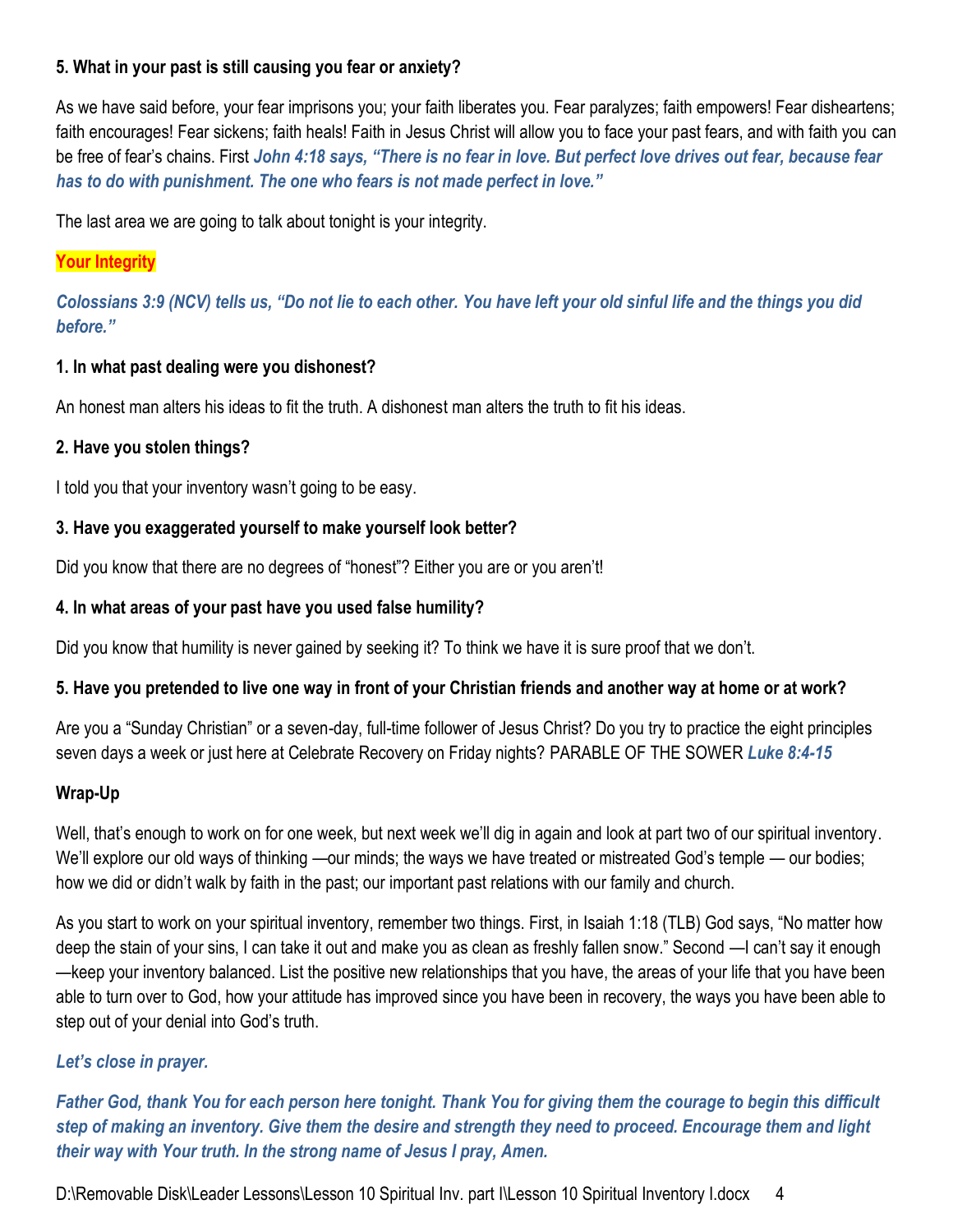### **Think/write/discuss**

### **Relationships with Others**

Who has hurt you? (Go back as far as you can.) How did they hurt you specifically? (column 1 of inv. Sheet)

Against whom are you holding a grudge? (column 1 of inv. Sheet)

Who are you Seeking revenge against?) (column 1 of inv. Sheet)

Of whom are you jealous? (Past and present.) Why? (column 1 of inv. Sheet)

Have you tried to justify your bad attitude by saying it is their Fault (column 1 of inv. Sheet)

**Who have you hurt?** How did you hurt them? (column 5 of inv. Sheet)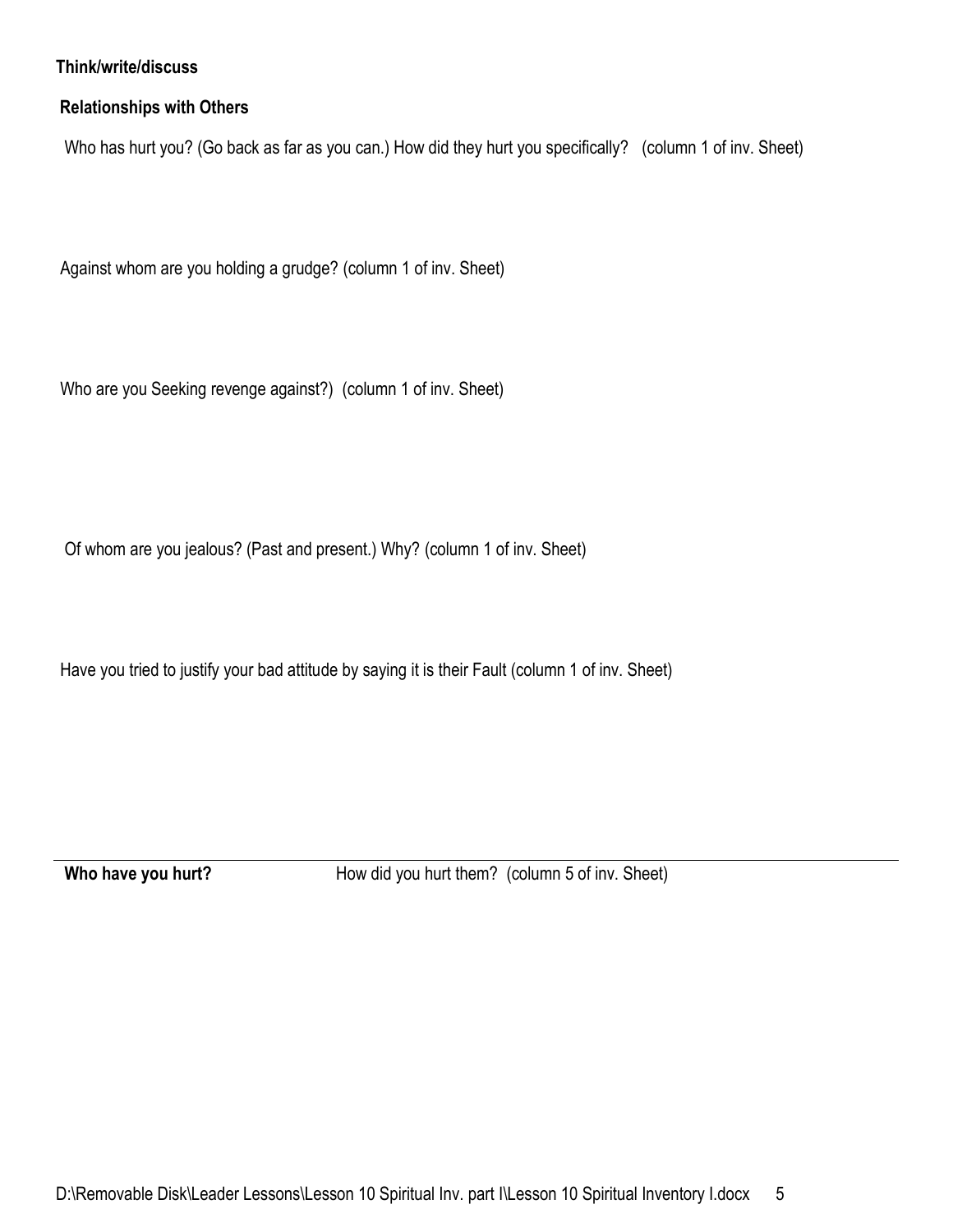How have you attempted to place the blame on someone else? Be specific. (column 5 of inv. Sheet)

# **Priorities in Life**

After having made a decision to turn your life and your will over to God, in what areas of your life are you still not putting God First?

Why not

What in your past is keeping you from seeking and following God's will for your life?

What have been your priorities in your job?

Who did your priorities affect?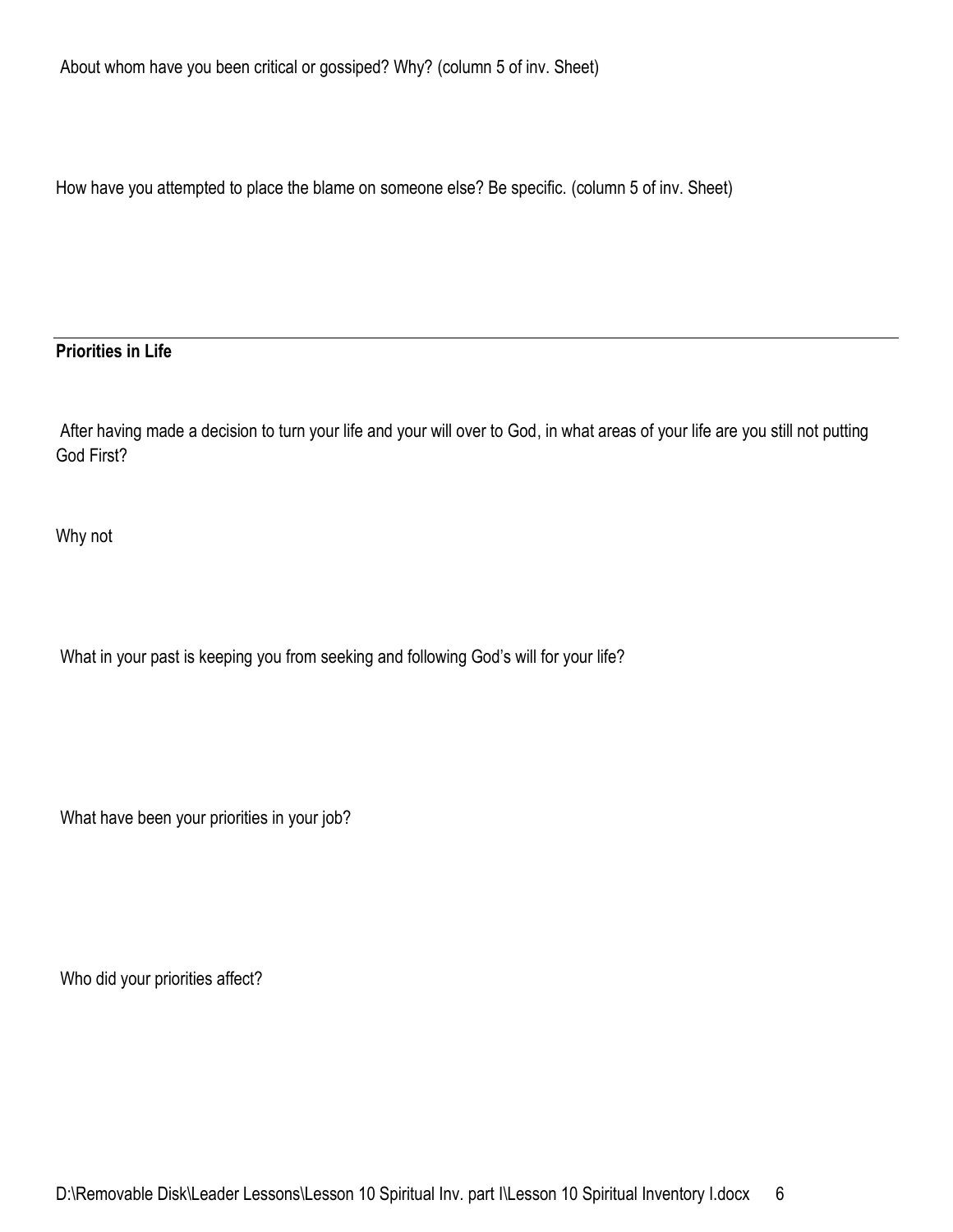What was good about your job priorities?

What was bad about your job priorities?

**What are your personal goals for the next ninety days? Keep it simple.**

**Career \_\_\_\_\_\_ Family\_\_\_\_\_\_Church\_\_\_\_\_\_ Christ\_\_\_\_\_\_ Friendships\_\_\_\_\_ Money\_\_\_\_\_Ministry\_\_\_\_\_**

#### **Attitude**

Do you always try to have an "attitude of gratitude" or do you find yourself always complaining about your circumstances?

In what areas of your life are you ungrateful?

Have you gotten angry and easily blown up at people?

Have you been sarcastic?

Do you know that sarcasm can be a form of verbal abuse?

What in your past is still causing you fear or anxiety?